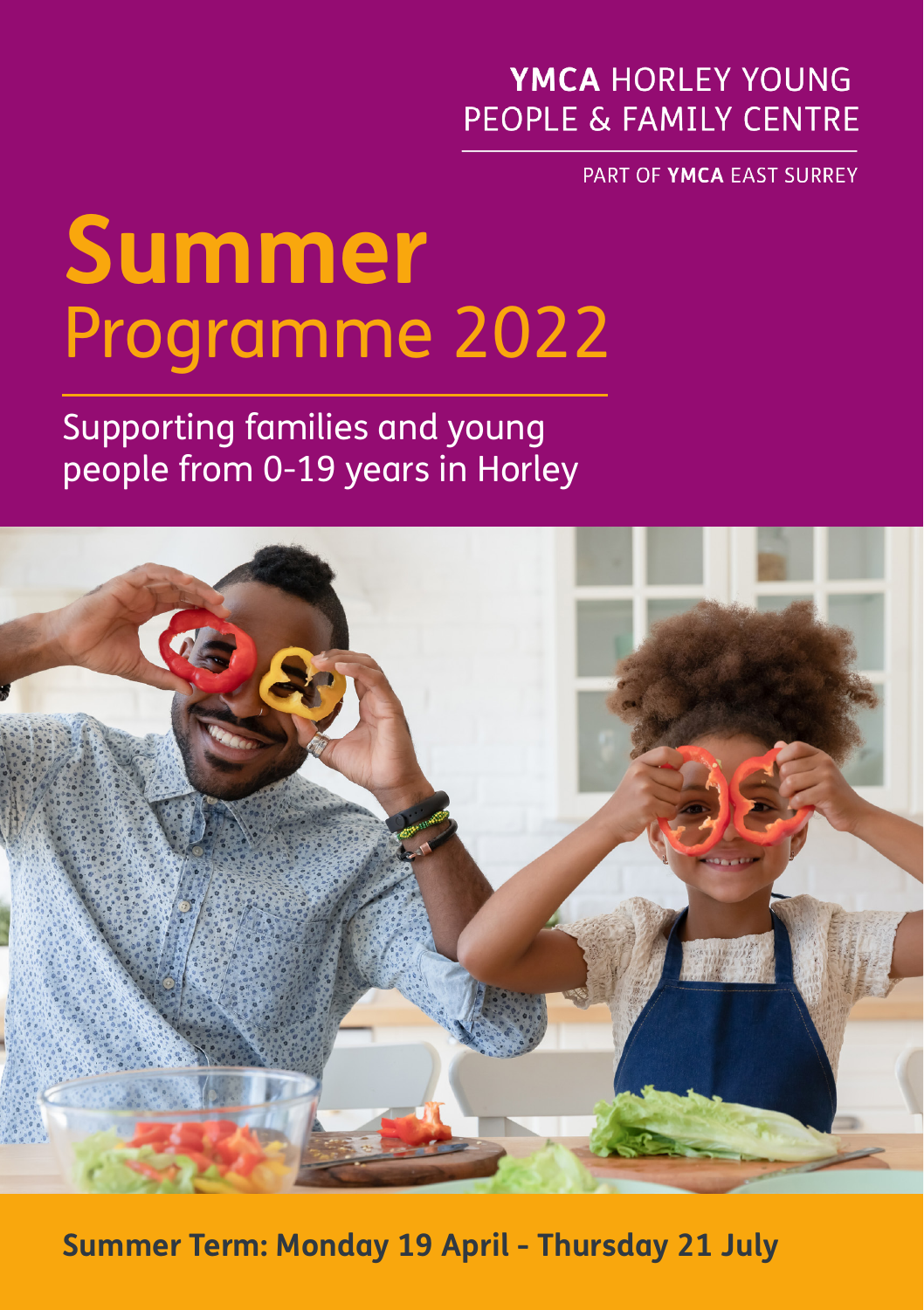| <b>DAY</b> | <b>ACTIVITY/DATE</b>                                                      | <b>TIME</b>                               | <b>DETAILS</b>                                                                                                                                                                                                                                                                                                                                                                                                          | <b>COST</b>     | <b>BOOKING</b><br><b>REQUIRED?</b> |
|------------|---------------------------------------------------------------------------|-------------------------------------------|-------------------------------------------------------------------------------------------------------------------------------------------------------------------------------------------------------------------------------------------------------------------------------------------------------------------------------------------------------------------------------------------------------------------------|-----------------|------------------------------------|
| Mon        | Horley Café Milk (Term time)                                              | 10:00-12:00                               | Relaxed café style breastfeeding drop-in. Antenatal mums, partners welcome too. Skilled,<br>evidence-based support with infant feeding from an NCT breastfeeding counsellor and peer<br>supporters. https://www.facebook.com/horleybabycafe/                                                                                                                                                                            | <b>Donation</b> | $\mathsf{X}$                       |
|            | Horley Youth Club (Term time)                                             | 15:00-16:00<br>16:00-17:30<br>18:30-20:00 | Youth Drop in / Youth café (years 6-11)<br>Junior Youth Club (years 6-8)<br>Senior Youth Club (years 9-11)                                                                                                                                                                                                                                                                                                              | Free            | $\mathsf{x}$                       |
| Tue        | Rainbow Group (Term time)                                                 | 10:30-12:00                               | Drop-in play session for families with children under five with additional needs. An opportunity to<br>meet other parents and get advice from an Early Support Keyworker.                                                                                                                                                                                                                                               | Free            | $\mathsf{X}$                       |
|            | <b>Citizen's Advice</b>                                                   | 09:30-12:15                               | Appointments with a friendly advisor to get support with many issues incl. relationship breakdown,<br>benefits, housing, power of attorney, work, debt and consumer issues. Call the centre to book.                                                                                                                                                                                                                    | Free            | $\checkmark$                       |
|            | <b>National Autistic Society Advice</b><br>sessions                       | 09:30-12:00                               | Friendly and informal opportunity for parents/carers to meet with a NAS coordinator for support and<br>guidance. No referral or diagnosis required. Call the centre to book a slot. 27 June                                                                                                                                                                                                                             | Free            | $\checkmark$                       |
|            | English as a 2 <sup>nd</sup> Language group<br>(Term time)                | 13:00-14:30                               | A friendly relaxed group for EAL parents with children under 11 years. A chance to make friends, get<br>advice and support and develop your English along the way. Starts 17 May                                                                                                                                                                                                                                        | Free            | $\mathsf{x}$                       |
| Wed        | Play Time (Term time)                                                     | 10:00-11:30                               | Play and support session for parents/carers with children aged 0-5 years old. Invited families only -<br>call Red Oak Family Centre on 01737 645908 to book or speak to a professional to be referred.                                                                                                                                                                                                                  | £1<br>donation  |                                    |
|            | <b>Parenting Workshop</b><br>(2-week courses)                             | 12:45-14:45                               | Every behaviour has a reason - come and join us for lots of tips, advice and strategies to manage<br>behaviour and understand the reasons behind them. Adults only   22 & 29 June/13 & 20 July                                                                                                                                                                                                                          | £5pp            |                                    |
| Thu        | <b>Tiny Happy Talkers by CHES</b><br>(5 week course)                      | 10:00-12:00                               | If your child is aged between 18-30 months and is able to follow simple instructions and copy actions<br>this group is designed for you and your family! During this interactive and engaging course, you will<br>learn different ways to encourage your child's speech and language development through strategies,<br>games, play and much more! BY REFERRAL ONLY Please call 07970884121 for details. Starts 16 June | Donation        | ✓                                  |
|            | <b>Babes in Arms New Parents group</b><br>(Term time)                     | 13:00-14:30                               | Invite only friendly group for new parents that need a little more support to feel confident in their<br>new world. Relaxed session includes play, bonding & wellbeing activities. Starts 16 June                                                                                                                                                                                                                       | <b>Donation</b> | $\checkmark$                       |
|            | <b>WAVES Wellbeing Awareness and</b><br>Voice for East Surrey (Term time) | 15:45-17:15                               | For young people aged 13-19 who are experiencing emotional wellbeing and mental health needs.<br>To find out more or join, email ella.sowton@ymcaeastsurrey.org.uk or call 07483 431513.                                                                                                                                                                                                                                | Free            | ✓                                  |
| Fri        | Face2Face (bi weekly)                                                     | 10:00-12:00                               | Face 2 face is a volunteer- led drop-in group for parents and carers of children with additional needs,<br>offering support and befriending. 13 May & 27 May/10 & 24 June/8 July                                                                                                                                                                                                                                        | Free            | $\mathsf{x}$                       |

# **Other**

| Adult learning                      | Times vary  | We work with adult and family learning providers to offer free courses at the Centre. Please check out<br>our Facebook page for up-to-date information | Free | All courses<br>require<br>booking |
|-------------------------------------|-------------|--------------------------------------------------------------------------------------------------------------------------------------------------------|------|-----------------------------------|
| Bump and Baby<br>Antenatal sessions | 15:00-16:00 | Antenatal sessions for all. Either face to face at the centre or virtually. Please call the 0-19 Advice line<br>to book on 01883 340922                | Free |                                   |